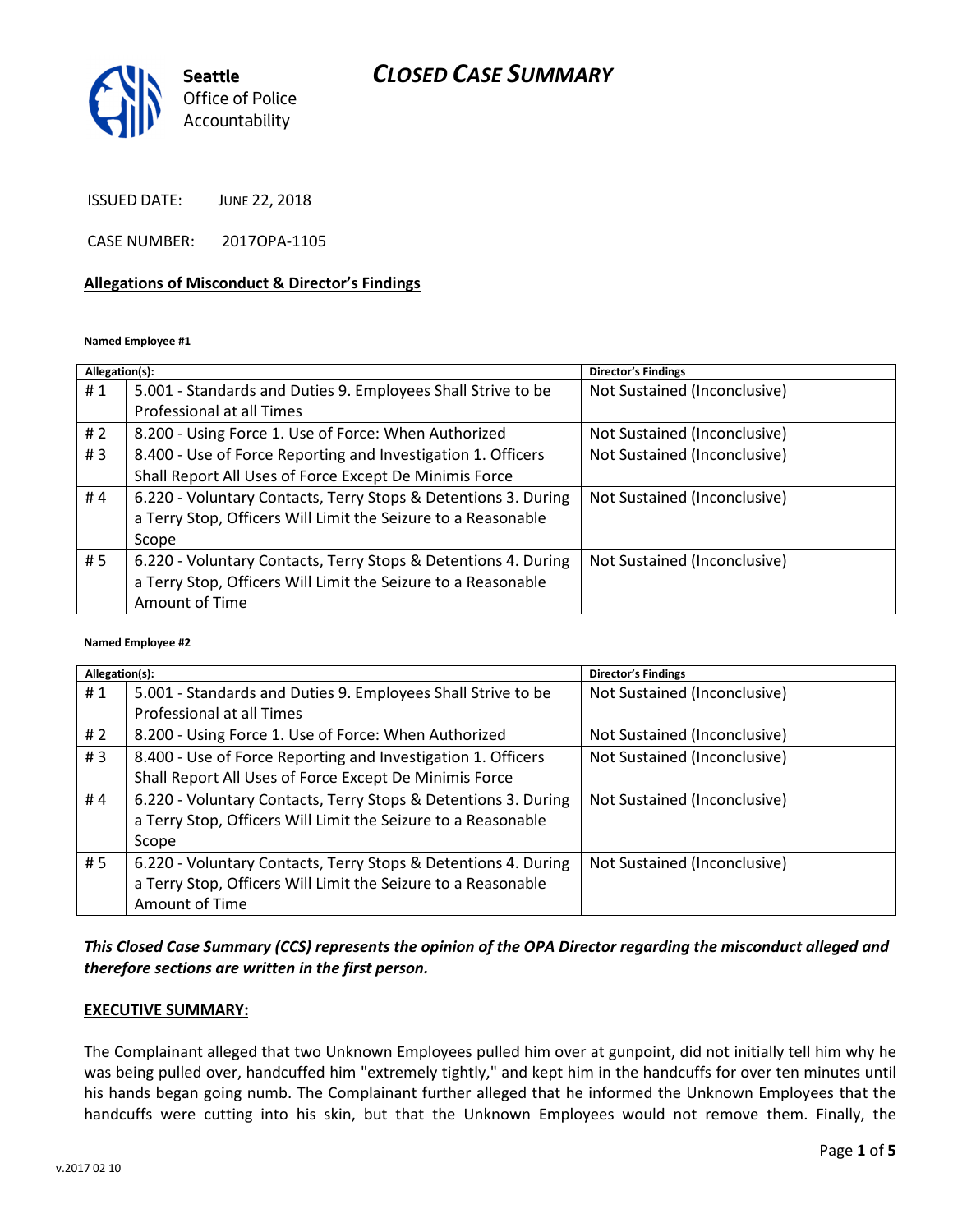

### CLOSE CASE SUMMARY

OPA CASE NUMBER: 2017OPA-1105

Complainant alleged that he should not have been kept in handcuffs after the Unknown Employees established that his license plates matched his vehicle.

#### STATEMENT OF FACTS:

The Complainant alleged that he was driving when he was pulled over by a "Seattle police cruiser" that was occupied by two individuals. The Complainant stated that one of those individuals was a uniformed officer and the other was in plainclothes. He said that he saw the officers exit their vehicle and crouch behind the doors with their guns drawn. The Complainant told OPA that he was ordered to turn off his car and to drop his keys out of his window. He did so. He was asked to keep his hands out of the window, but also to take off his seatbelt and open the door with his left hand. The Complainant reported feeling afraid that he would be shot. He stated that he moved backwards to the officers with his hands up and while they had their guns pointed towards him. He got on his knees where he was "handcuffed extremely tightly." The Complainant was seated in the rear of the patrol vehicle and was informed that there were no cameras inside.

The Complainant stated that, while he was seated in the back of the patrol vehicle, the officers, who were joined by a Washington State Patrol trooper, searched his vehicle for other occupants. No other occupants were found therein. During this time, the Complainant remained in the patrol vehicle. He stated that he was uncomfortable, his handcuffs were tight, and he felt claustrophobic.

He was finally told by one of the officers that his license plates had been reported stolen. The Complainant told the officers that he had never reported his license plates stolen but, at one point, had reported his vehicle stolen (about a year prior). He told the officers that the license plates matched the vehicle, which they agreed with. He asked why he had been pulled over in the first place and an officer told him that it was because he had his cellphone in his hand while he was driving. The Complainant stated that he was not using his cellphone and simply had it in his hand because he was listening to music. The officer told him that it was still illegal. The Complainant was surprised that he had been handcuffed at gunpoint and detained solely for a cellphone violation and said that to the officer. The officer responded that his plate was also stolen, providing a further justification for the stop.

In his emailed complaint to OPA, the Complainant asserted that the stop was unnecessary and unwarranted. He contended that, as a result, he suffered humiliation and anxiety both before and after the fact. He also stated that he suffered injuries to his wrist that were still bothering him hours after the incident.

In his emailed complaint, the Complainant did not provide an incident number for the stop or the names of any of the officers involved in the incident.

OPA initiated an investigation into the Complainant's allegations. As part of that investigation, OPA conducted CAD and GPS searches for any activity that could match that described by the Complainant – namely stops of vehicles with potentially stolen license plates – from the date in question. This search yielded no results. OPA also ran all of the vehicles owned by the Complainant through the Department's Versadex system to determine whether there was any record of SPD officers coming into contact with those vehicles on the date in question. This also yielded no results. OPA made numerous attempts to contact the Complainant, including by email, phone, and letter. The Complainant responded only once to OPA via email. In that email, he told the assigned OPA investigator that he would call; however, the Complainant never did so. As such, OPA was unable to interview him to learn any details as to the location of the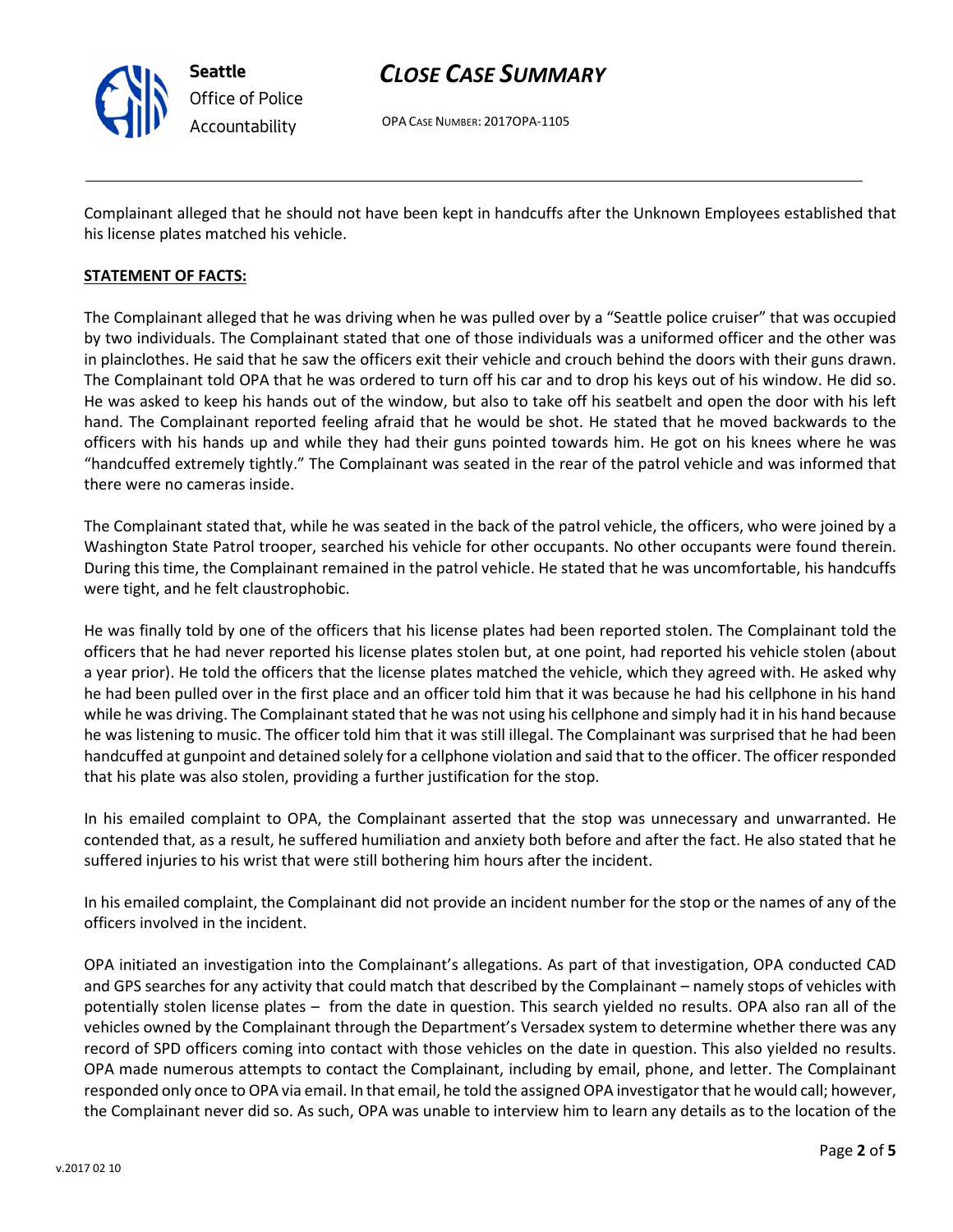

Seattle Office of Police Accountability

## CLOSE CASE SUMMARY

OPA CASE NUMBER: 2017OPA-1105

incident and the descriptions of the officers that were involved. Lastly, OPA notes that all marked SPD vehicles are equipped with In-Car Video.

#### ANALYSIS AND CONCLUSIONS:

#### Named Employee #1 - Allegations #1 5.001 - Standards and Duties 9. Employees Shall Strive to be Professional at all Times

SPD Policy 5.001-POL-9 requires that SPD employees "strive to be professional at all times." The policy further instructs that "employees may not engage in behavior that undermines public trust in the Department, the officer, or other officers." (SPD Policy 5.001-POL-9.)

The Complainant contended that the Unknown Employees' conduct was unprofessional. Specifically, OPA interpreted him as alleging that the officers' failure to timely provide him with information as to why he was stopped and the egregiousness of their purported conduct violated this policy.

As indicated above, OPA could not determine whether this incident ever occurred or who the involved officers might have been. Accordingly, I am unable to reach a conclusive determination as to this allegation and I recommend that it be Not Sustained – Inconclusive.

#### Recommended Finding: Not Sustained (Inconclusive)

#### Named Employee #1 - Allegation #2 8.200 - Using Force 1. Use of Force: When Authorized

SPD Policy 8.200(1) requires that force used by officers be reasonable, necessary and proportional. Whether force is reasonable depends "on the totality of the circumstances" known to the officers at the time of the force and must be balanced against "the rights of the subject, in light of the circumstances surrounding the event." (8.200(1).) The policy lists a number of factors that should be weighed when evaluating reasonableness. (See id.) Force is necessary where "no reasonably effective alternative appears to exist, and only then to the degree which is reasonable to effect a lawful purpose." (Id.) Lastly, the force used must be proportional to the threat posed to the officer. (Id.)

There were two main applications of force here. First, the officers were alleged to have pointed their firearms at the Complainant, which constituted a Type I use of force. Second, the Complainant asserted that the officers tightly handcuffed him, left him that way, did not check the handcuffs, and that this resulted in more than transient pain. This also would have constituted a Type I use of force.

As with the above allegation, OPA could not determine whether the alleged conduct ever occurred and, if so, who the involved officers were. Moreover, without having more information concerning the incident, OPA was unable to locate any documentation, including use of force reports that would have provided the officers' description of and explanation for the force used. For these reasons, I cannot reach a determinative finding as to this allegation and I recommend that it be Not Sustained – Inconclusive.

#### Recommended Finding: Not Sustained (Inconclusive)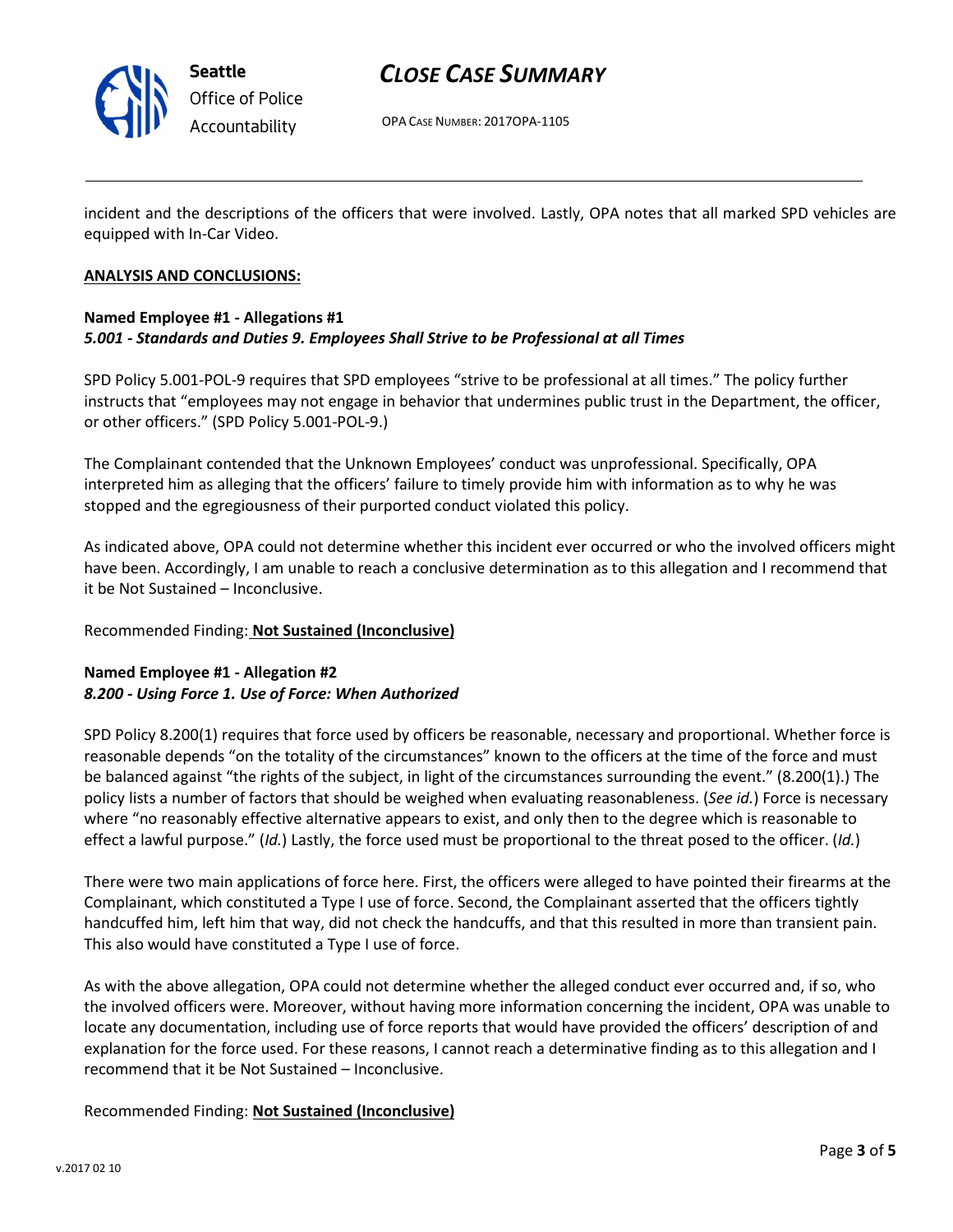

### CLOSE CASE SUMMARY

OPA CASE NUMBER: 2017OPA-1105

#### Named Employee #1 - Allegation #3

#### 8.400 - Use of Force Reporting and Investigation 1. Officers Shall Report All Uses of Force Except De Minimis Force

SPD Policy 8.400-POL-1 requires that officers report all uses of force except de minimis force. Both of the alleged applications of force in this case would have constituted Type I force that would have needed to be reported.

Here, OPA could not verify whether this incident occurred and, similarly, could not locate any use of force reports related to the incident. If SPD officers used force and did not report it, that would constitute a violation of policy. However, given the dearth of evidence, I recommend that this allegation be Not Sustained – Inconclusive.

#### Recommended Finding: Not Sustained (Inconclusive)

#### Named Employee #1 - Allegations #4 6.220 - Voluntary Contacts, Terry Stops & Detentions 3. During a Terry Stop, Officers Will Limit the Seizure to a Reasonable Scope

SPD Policy 6.200-POL-3 requires officers to limit Terry stops, including vehicular stops, to a reasonable scope. It was alleged by the Complainant that the officers exceeded a reasonable scope when they kept him handcuffed and secured in the rear of the patrol vehicle, even after determining that his plates matched his vehicle and that there was no one else in the car.

While I agree that, if it could be proved that this occurred, the reasonable scope of the Terry stop would have likely been exceeded, the evidence is inconclusive. As such, I recommend that this allegation be Not Sustained – Inconclusive.

Recommended Finding: Not Sustained (Inconclusive)

#### Named Employee #1 - Allegation #5

#### 6.220 - Voluntary Contacts, Terry Stops & Detentions 4. During a Terry Stop, Officers Will Limit the Seizure to a Reasonable Amount of Time

SPD Policy 6.220-POL-4 states that officers must limit a Terry stop to a reasonable amount of time. Here, the Complainant alleged that he was held in handcuffs for a significant amount of time (the exact amount it unclear). He contends that this violated SPD policy.

As the Complainant did not respond to OPA's request for an interview and as it is unclear from his written complaint, OPA could not determine how long the stop lasted for. As such, OPA cannot reach a conclusive determination as to this allegation and I recommend that it be Not Sustained – Inconclusive.

#### Recommended Finding: Not Sustained (Inconclusive)